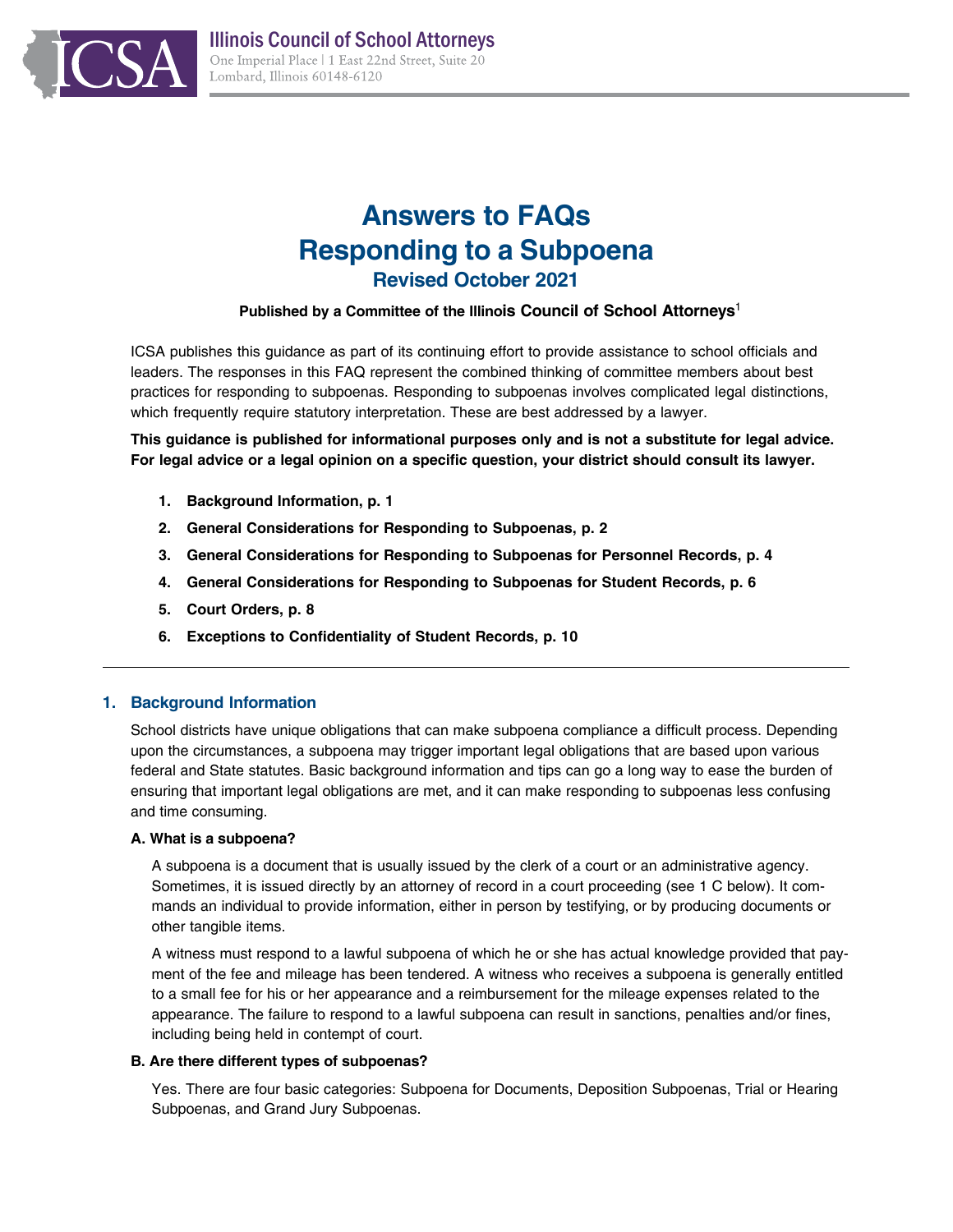#### (1) Subpoena for Documents

A subpoena requiring the production of documents is generally referred to as a *subpoena duces tecum*. It is usually issued at the request of a party in a court or administrative proceeding. It compels the recipient of the subpoena to produce specific documents, materials, or other tangible items relevant to the facts at issue in a pending action.

Many times, the party serving the subpoena may permit the witness to produce the requested documents rather than testifying in-person.<sup>2</sup>

> **Tip: If the party serving the subpoena allows your district to produce documents instead of testifying, secure written confirmation that no in-person testimony will be required.**

#### (2) Deposition Subpoena

A deposition is used in a legal proceeding to gather information that may be relevant to a party's positions in a case by allowing the parties or their attorney to ask questions of a witness. A deposition subpoena requires the person to whom the subpoena is directed to appear as a witness at a certain location and time and provide sworn testimony or to produce certain documents or other tangible items.

(3) Trial or Hearing Subpoena

Similar to a deposition subpoena, a subpoena to appear at a trial or hearing requires a person to appear as a witness.

(4) Grand Jury Subpoena

Grand juries use subpoenas to gather the evidence they need to use in deciding whether crimes may have been committed. Both State and federal grand juries have the power to subpoena documents and physical evidence (e.g., books, videotapes, guns, etc.) and they may subpoena witnesses to testify before them.

Sometimes a grand jury subpoena includes instructions not to discuss the subpoena outside of the individuals needed to comply with its request(s). Not complying with these instructions can subject individuals to civil and sometimes criminal contempt of court, depending upon the rules of the court for which the grand jury is serving.

#### **C. Who has the power to issue subpoenas?**

Generally, subpoenas are issued by the clerk of a court or administrative bodies. An attorney admitted to practice in Illinois may also issue subpoenas in a pending action. Subpoenas are often issued on pre-printed blank forms, and the parties in the court or administrative proceeding (or their attorneys) are responsible for determining its terms (i.e., date, time and location), as well as to whom the subpoena will be issued. Some examples of common types of subpoenas include those issued in (a) domestic civil lawsuits (e.g., divorce or child custody proceedings), (b) personal injury or medical malpractice civil lawsuits, (c) juvenile criminal proceedings, (d) Ill. Department of Children and Family Services proceedings, and (e) Ill. State Board of Education certificate revocation proceedings.

#### **2. General Considerations for Responding to Subpoenas**

#### **A. I was served with subpoena, what should I do?**

(1) Do not ignore it! Courts and agencies expect compliance with subpoenas to the greatest extent possible within federal and State statutory obligations and limitations. Failure to comply can result in sanctions against the person subpoenaed or even the school district (see 1 A above). A response will depend upon many factors, including, but not limited to: (a) who or what entity or individual issued the subpoena, (b) the type of subpoena (see 1 B (1)-(4) above), (c) whether the matter is in Illinois or federal court, and (d) what the subpoena requests.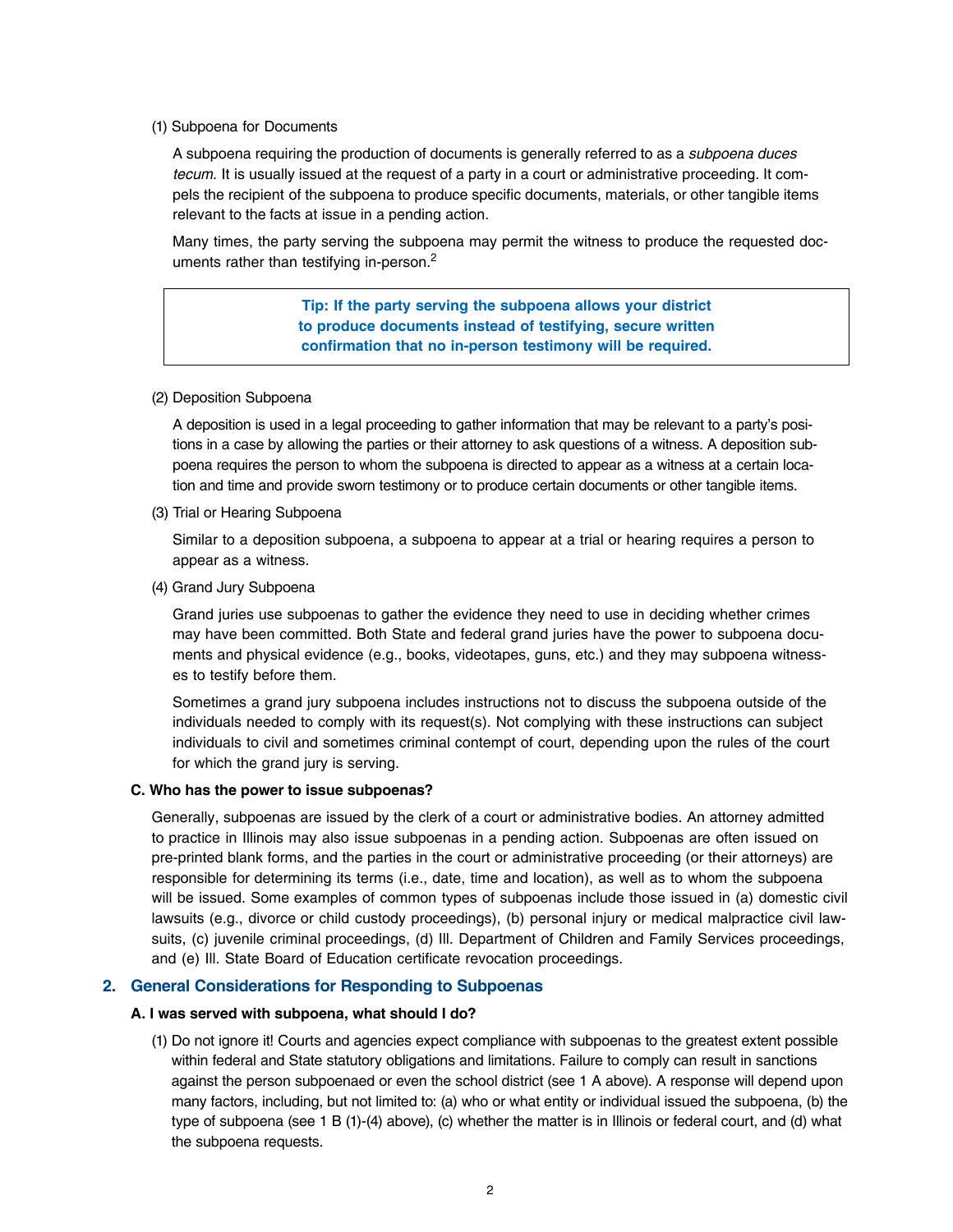- (2) Ensure that all district staff know whom to contact in the district office upon receipt of a subpoena, and that staff submit a copy of the subpoena to that person. Often times, subpoenas are sent directly to a staff member, and it is important that all subpoenas are routed to the district office so the district can follow a consistent practice when responding to them.
- (3) Understand what the subpoena requests and requires your district and/or its staff to do. Call the board attorney and promptly provide him or her with a copy of the subpoena and any additional documents received. If you do not have authority to contact the board attorney, follow your district's chain of command to reach a person who does have authority to contact the board attorney. The board attorney will assess the subpoena to determine what information or records are sought and whether the request triggers any legal obligations under federal or State laws.
- (4) Respond to the subpoena as the board attorney advises. Some subpoenas will request records that trigger legal obligations (e.g., personnel records, student records, mental health records, etc.). However, the board attorney will help your district honor the subpoena in a way that is consistent with the school's legal obligations under applicable federal and State law.

**Tip: A school district and its staff rarely have a legal stake in the issues or outcomes of the matters requiring compliance with a subpoena.**

#### **B. Is the subpoena even valid?**

Ensuring that the subpoena is in fact valid before complying with its terms is important. The board attorney can help you determine whether the subpoena is valid. Questions about validity occur frequently because subpoenas do not always come directly from a court or administrative body. Many individual attorneys now serve subpoenas.

Generally, a valid subpoena will:

- (1) State the name of the court or administrative body that issued it.
- (2) State the caption/title of the proceeding along with the case number.
- (3) Provide the witness with the information necessary to allow an adequate response. This information includes the date, time and location when the appearance is required and/or documents must be provided. If the subpoena requires the witness to bring certain documents, these documents should be sufficiently described so that the witness knows what to bring.
- (4) Be served on the witness. A subpoena can be served personally by causing a qualified process server to deliver a copy of the subpoena to the witness. Illinois court rules also allow a subpoena to be mailed to a witness, usually through return-receipt certified or registered mail.<sup>3</sup>
- (5) Provide a witness fee for the appearance. Provide reimbursement to the witness for the mileage necessary to travel to the location of the deposition, trial or hearing.

**Tip: If a subpoena is issued by a court outside of Illinois, consult the board attorney about whether or not the school district must respond to it.**

#### **C. How much time do I have to respond to the subpoena?**

The answer depends upon whether the request is in Illinois state court or federal court. Illinois state court rules require service at least seven (7) days before the date on which the appearance is required for a deposition, hearing or trial.<sup>4</sup> Contrast this to federal court rules, which require service to simply allow "reasonable time for compliance."<sup>5</sup> When a subpoena compels an appearance at a deposition or the production of documents, the deadline to respond can generally be negotiated.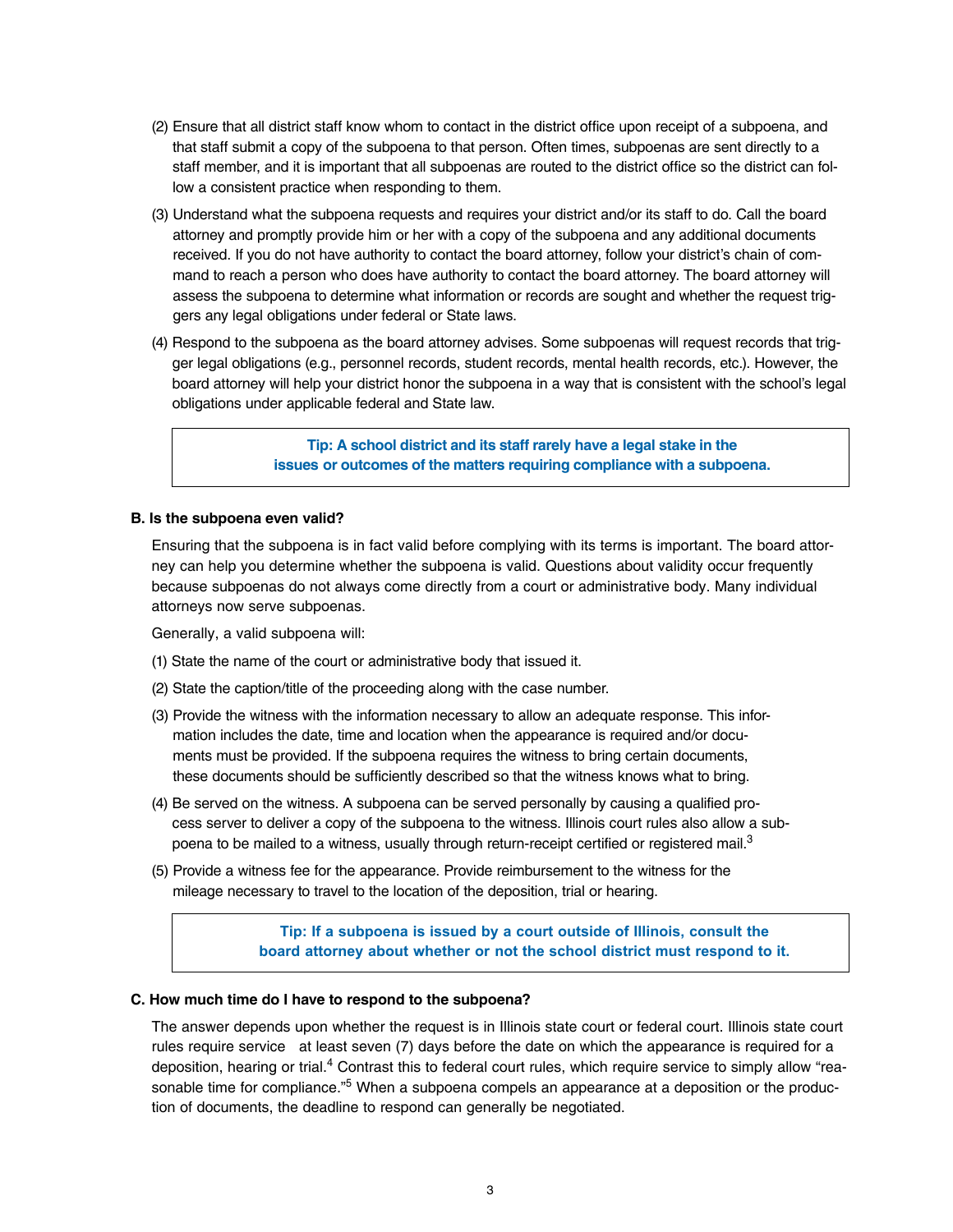#### **D. Do I really have to travel? How far?**

Travel also depends upon many factors similar to the ones discussed above in 2 A (1). Following are some of the more common court rules that school districts may encounter:

- (1) Illinois court rules for depositions: $6$  If the witness is not a party to the lawsuit, then the deposition must occur in the county where the subpoenaed person resides. A legal entity (e.g., a school board or school district) also enjoys this same right to the deposition occurring in the county where it transacts business. If the witness is a party to the lawsuit, then the deposition must occur in the same county where the lawsuit is pending, but the court has the discretion to order the deposition to occur elsewhere in the state.
- (2) Illinois court rules for trials or hearings:7 A witness may be required to travel beyond the county where he or she resides. However, the party issuing the subpoena must pay the witness a fee for the appearance and reimburse the witness for his or her mileage necessary to travel to the location of the trial or hearing. $8$
- (3) Federal court rules for depositions, hearings, trials or production of documents or tangible items: $9A$  witness is required to travel if he or she can be served (a) within the court's jurisdiction, (b) within 100 miles of the location where a deposition, document production, hearing or trial is scheduled to occur, or (c) anywhere within the State. If the witness is not a party to the lawsuit and the subpoena requires him or her to incur substantial expense or travel over 100 miles to attend a trial, the court has the power to quash or modify the subpoena. To do this, the district will need assistance from the board attorney.
- **E. What can our school district do to avoid panic about responding to a subpoena, ensure sufficient time to assess it, plan for staff absences, and provide the required notices to those affected by it?**

Discuss with the board attorney an efficient plan of action that works in your school district. Consider including this plan during annual training sessions with school personnel, so that they are aware of what to do if they receive a subpoena (see also 2 A (2)).

Other avenues that may work to ensure smooth responses include tactics that attorneys frequently use, such as prior established relationships from the school district's regular contact or dealings with local family courts, juvenile courts or other state or local agencies. Many attorneys also provide their clients template form letters that the attorney or school officials can modify.

#### **3. General Considerations when Responding to Subpoenas for Personnel Records**

Subpoenas for personnel records often require school districts to balance between the following competing obligations: compliance with the directives of the subpoena and the standing requirements imposed by applicable personnel records laws. Common laws that require this balance are the Ill. Freedom of Information Act (FOIA), the Ill. Personnel Record Review Act (PRRA), and 105 ILCS 5/24A-7.1 (prohibits the release of teacher, principal, and superintendent performance evaluations).

#### **A. What are the competing obligations between FOIA and subpoenas that request personnel records?**

Sometimes, a subpoena requests information that would be exempt from disclosure if the same information was the subject of a FOIA request. Because of this, school officials can mistakenly believe that the school district need not produce the records that the subpoena requests. Because a subpoena is managed differently than a FOIA request, the board attorney will need to help your district balance these competing interests (see 2 A (2) and (3)). Oftentimes a motion can be filed seeking to quash (reject or void) the subpoena based upon the same public policy concerns outlined in FOIA. When these motions are filed, many attorneys argue that releasing the requested information from personnel records would constitute a clearly unwarranted invasion of privacy or amount to a release of private information as defined by FOIA.<sup>10</sup>

**Tip: Remember that a subpoena and a FOIA request are managed differently.**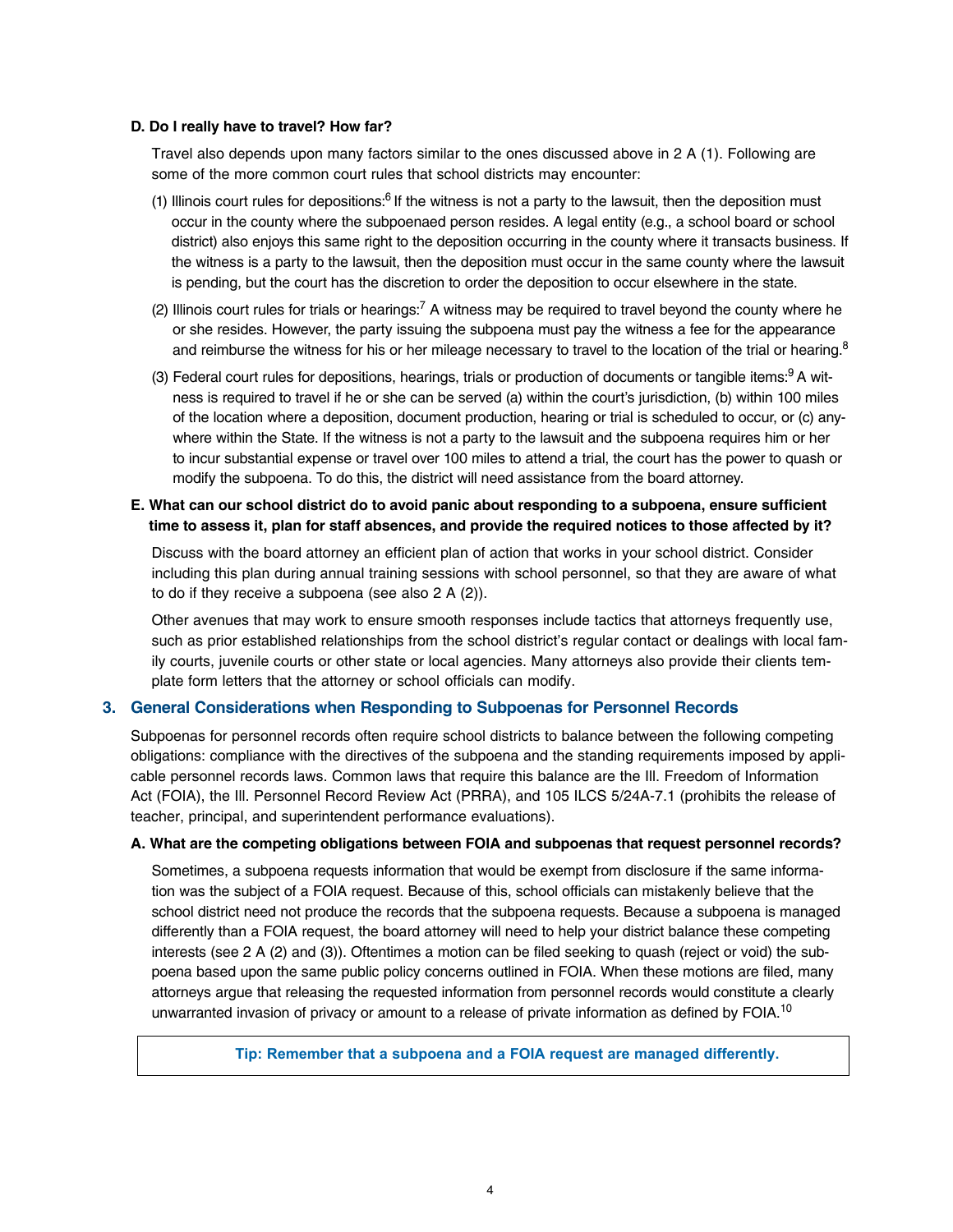## **B. What are the competing obligations between PRRA and subpoenas requesting personnel records?**

For more detailed information about the PRRA, see Employee Records; Understanding the Implementation of the Ill. Personnel Records Review Act, available at: [www.iasb.com/IASB/media/School-](http://www.iasb.com/IASB/media/School-Law/2021/Personnel_Records_Review_Act.pdf)Law/2021/Personnel Records Review Act.pdf. The primary purpose of the PRRA<sup>11</sup> was to establish an employee's right to review his or her personnel records. It provides a number of remedies when violations occur and also:

- (1) Describes certain kinds of information that may not be maintained in an employee's personnel records;
- (2) Provides that information that is not in the employee's record may not be used against the employee in a judicial or administrative hearing (such as for dismissal);
- (3) Requires the school district to allow an employee to inspect and copy the contents of his or her personnel records within seven working days of a written request;
- (4) Establishes a procedure enabling the employee to correct, remove or explain information contained in the record;
- (5) Exempts certain types of documents from employee inspection;
- (6) Prohibits divulging certain types of information from the employee's record to third parties; and
- (7) Provides procedures for divulging certain other types of information.

Number (6) generally requires school districts to balance between the competing obligations of compliance with the directives of the subpoena and the standing requirements imposed by the PRRA. Similar to the discussion above in 3 A about FOIA, the board attorney will need to assist your district with balancing these competing interests (see 2 A (2) and (3)). Sometimes the employee whose personnel records have been subpoenaed will need to hire his or her own attorney.

Sometimes the school district may be ordered to comply with the subpoena despite the PRRA. If this occurs, following the orders that are issued will likely prevent a finding that your district willfully violated the PRRA. When a district is ordered to comply despite the PRRA, the employee whose personnel records have been subpoenaed may need or wish to hire his or her own attorney to file an action in the appropriate circuit court to try and compel compliance with the PRRA's requirements.

**Tip: Remember that the rights and remedies under this Act that would prevent full compliance with a subpoena belong to the eligible employee not the district. In all likelihood, the school district or employee will have to comply with the subpoena in one form or another.**

# **C. What are some considerations for a school district if it receives a subpoena for records that, by law, it cannot release, e.g., 105 ILCS 5/24A-7.1 (prohibits the release of teacher, principal, and superintendent performance evaluations)?**

Similar to the discussions above, the board attorney will need to assist your district with balancing compliance with the directives of the subpoena and the requirements of the law. While there is possibility that a school district could be ordered to comply with the subpoena despite the law, following orders that are issued will likely prevent a finding that your district willfully violated any law(s). If your district is ordered to comply with a subpoena despite a law that prohibits the subpoenaed records' release, the involved individual whose records have been subpoenaed may need or wish to hire his or her own attorney to file an action in the appropriate tribunal to try and compel compliance with the law prohibiting release.

## **D. What must the school district do before it provides subpoenaed personnel records?**

(1) Understand what the subpoena requests (e.g., documents, testimony, both, etc.) and requires the witness to do (see 2 A (2) above). Manage compliance with the directives of the subpoena, the standing requirements imposed by any applicable laws, and the directions of any court or agency orders.

**Tip: Follow all court or arbitrator's orders.**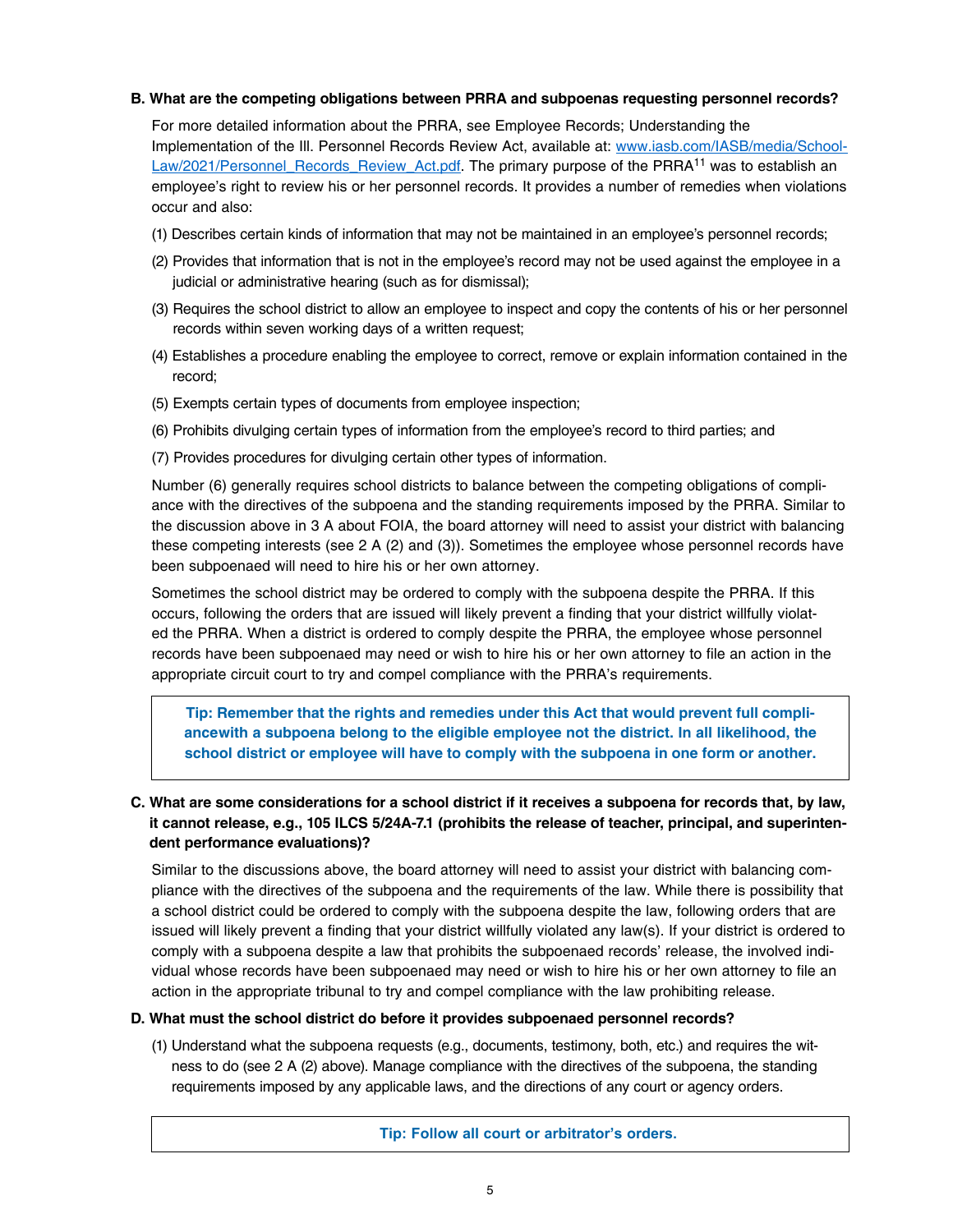(2) Comply with the PRRA<sup>12</sup> If no court or arbitrator in a legal action or arbitration has ordered the release of the records, the school district should follow the requirements of the Act and consult the board attorney with questions.

The Act does not allow the school district to release any disciplinary reports, letters of reprimand, or evidence of other disciplinary action that are more than four years old. (However, if the school district is ordered to do so by a judge in a legal action or arbitration, then the district and/or witness must follow that order despite the Act (see 3 C (1) above).

Note: this prohibition does not apply to information related to an incident or an attempted incident of sexual abuse or severe physical abuse.

The PRRA allows the school district to release disciplinary reports that are less than four years old when it sends written notice to the employee by first-class mail on or before the day when the information is disclosed.

**Tip: While the Act now permits this required notice by electronic mail for FOIA requests that seek the same information, first-class mail is still required for a subpoena.**<sup>13</sup>

Of course, there are a few exceptions to this written notice requirement. The school district may release records of disciplinary actions that are less than four years old without written notice if:

(a) an employee has signed an employment application with another employer waiving the written notice requirement; or

> **Tip: Many school districts incorporate waivers of notice in their employment applications, making it as easy as possible for previous employers to share relevant information about job applicants.**

- (b) the disclosure is ordered to a party in a legal action or arbitration; or
- (c) the disclosure is requested by a government agency (e.g., the Ill. Department of Human Rights and the Equal Employment Opportunity Commission, etc.) involved in a claim or a complaint by an employee or a criminal investigation.
- (3) Examine any public policy implications of FOIA.14 The board attorney may have filed a motion to quash or modify the subpoena. Discuss with the board attorney whether to redact any information that FOIA would define as a clearly unwarranted invasion of privacy, private information, or personal information as defined by FOIA. (See the discussion in 3 A above.)

## **4. General Considerations for Responding to Subpoenas for Student Records and Information**

Subpoenas for student records also require school districts to balance between competing obligations. The student records laws that most frequently require this balance are the Family Education Rights and Privacy Act (FERPA)<sup>15</sup> and III. School Student Records Act (ISSRA).<sup>16</sup> Other laws also provide confidentiality and privilege protection to student information, including the Ill. Mental Health and Developmental Disabilities Confidentiality Act (IMHDDCA)<sup>17</sup> (provides several age breaks for when the child is in control of who can see his or her records), and the Clinical Social Work and Social Work Practice Act.<sup>18</sup>

## **A. What are the competing obligations between student records, privilege and confidentiality laws and subpoenas that request student information that these laws protect?**

Competing obligations generally arise when subpoenas request information about a student that is: (a) non-directory information, (b) directory information but the student's parent or the student has requested that the school district not release it, and (c) a statute specifically prohibits the release of the requested student records.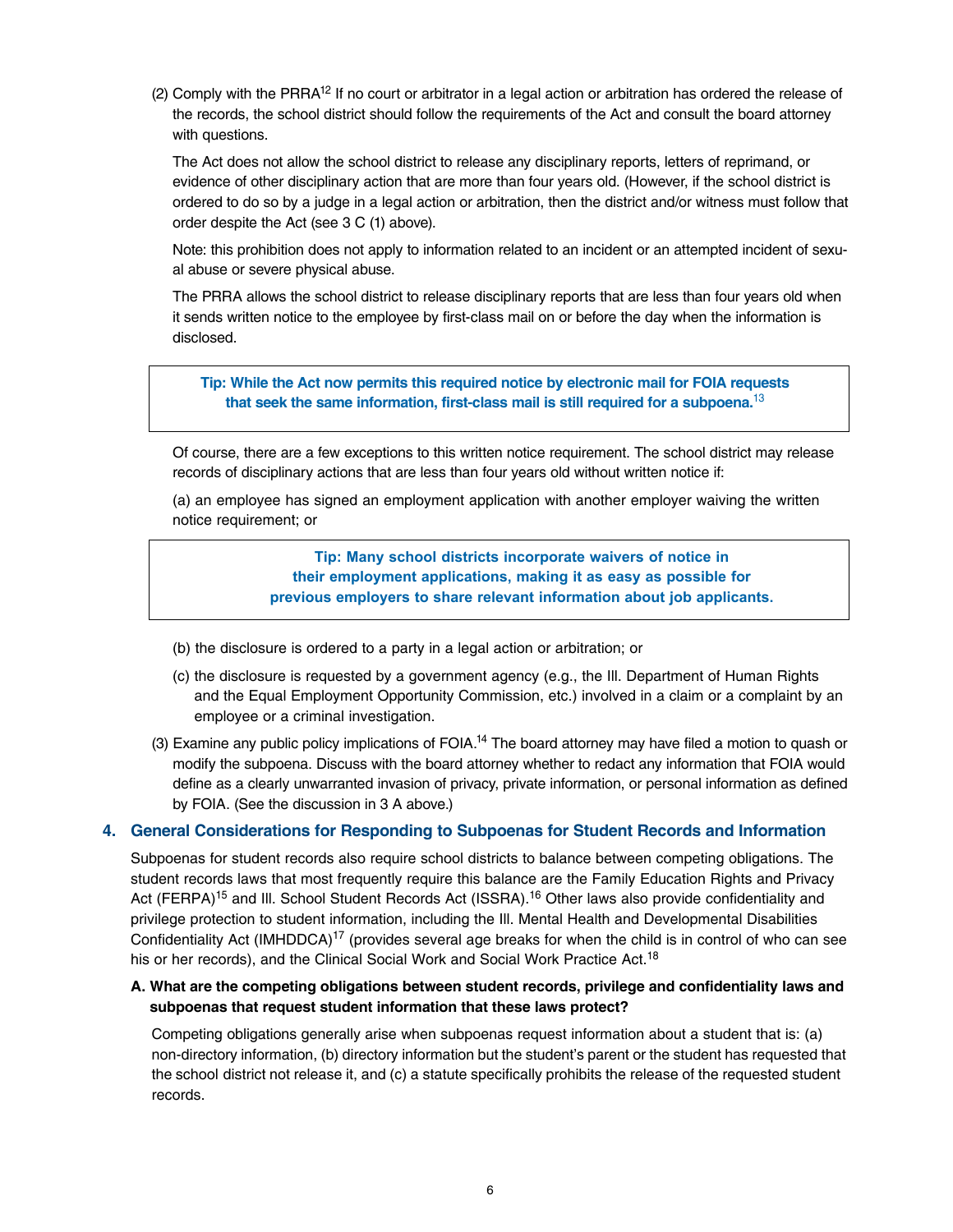First, note that a subpoena that requests a student's *directory information* <sup>19</sup> does not usually present any competing obligations under FERPA or ISSRA. Directory information may be released, unless the student's parent or the student has requested that the school district not release it (see 4B below). In addition, students sometimes specifically request that their directory information not be released pursuant to subpoenas. These specific requests also create competing obligations for a school district to manage: compliance with the subpoena and compliance with the student's directive not to release directory information pursuant to a subpoena. The IMHDDCA prohibits compliance with a subpoena for records or communications that are covered under it, unless the subpoena is served with a "written order authorizing the issuance of the subpoena or the disclosure of the records.<sup>20</sup>

Many individuals and entities serving subpoenas are not familiar with the various competing obligations that school officials face when their districts are served with a subpoena for student records or information. Because the school district cannot ignore these subpoenas, it must: (a) either come to an agreement with the requester about compliance with the applicable laws, or (b) seek to have the subpoena quashed by the court or administrative agency with jurisdiction over the matter in which the subpoena was issued.

#### **B. Our school district received a subpoena for a student's records. What should we do?**

It depends upon what type of student records the subpoena is seeking and whether the school district has informed its community that directory information may be released in response to a subpoena. Your district will need to contact the board attorney for assistance. Here are four common scenarios that you'll likely contact the board attorney about:

- (1) Subpoena seeking only directory information. If the student has no specific requests not to release it, then your district likely can respond to the subpoena after: (a) notifying the affected parents and/or students in writing, and (b) including the date of notification, parents' names, name of student, directory information to be released, and the scheduled date of release.
- (2) Subpoenas seeking directory information that a parent or student has requested not be released.<sup>21</sup> Before releasing any of the requested information, consult with the board attorney. Your district will likely need to inform the party that issued the subpoena of (1) the requirements of the ISSRA $^{22}$  and (2) that in addition to ISSRA rights, students of all ages may also request that their directory information not be released pursuant to subpoenas. After informing the party that issued the subpoena of these competing interests, the party can then decide whether to seek a court order for release of the information. Depending upon the facts, some school board attorneys may help your district by filing a motion to (1) quash the subpoena, or (2) ask for a protective order before the appropriate court or tribunal, citing limitations under ISSRA or other laws. Sometimes the student's parents may also hire an attorney to file similar motions to enforce the student's or his or her parent's requests.

**Tip: Maintain focus on compliance with the subpoena; objections to a valid subpoena for a student's information generally belong to the student or his or her parents.**

- (3) Subpoenas seeking non-directory student record information. Your district should not release the information without forwarding it to the board attorney because ISSRA states that student records are confidential, subject to some exceptions. A subpoena is not one of the listed exceptions. Some of the more common exceptions listed in ISSRA include:23
	- (a) Written authorization from the parent (or student, when the rights have transferred to the student) for the release of the records to a third party.
	- (b) Court orders. A court order is an order signed by a judge; a subpoena for records that is not signed by a judge is not a court order (but see the discussion in number 5, *Court Orders*, below). If a court order authorizes the release of student records, follow the additional steps below in the answer to question 5.B. For more discussion, about court orders, see number 5, *Court Orders*, below.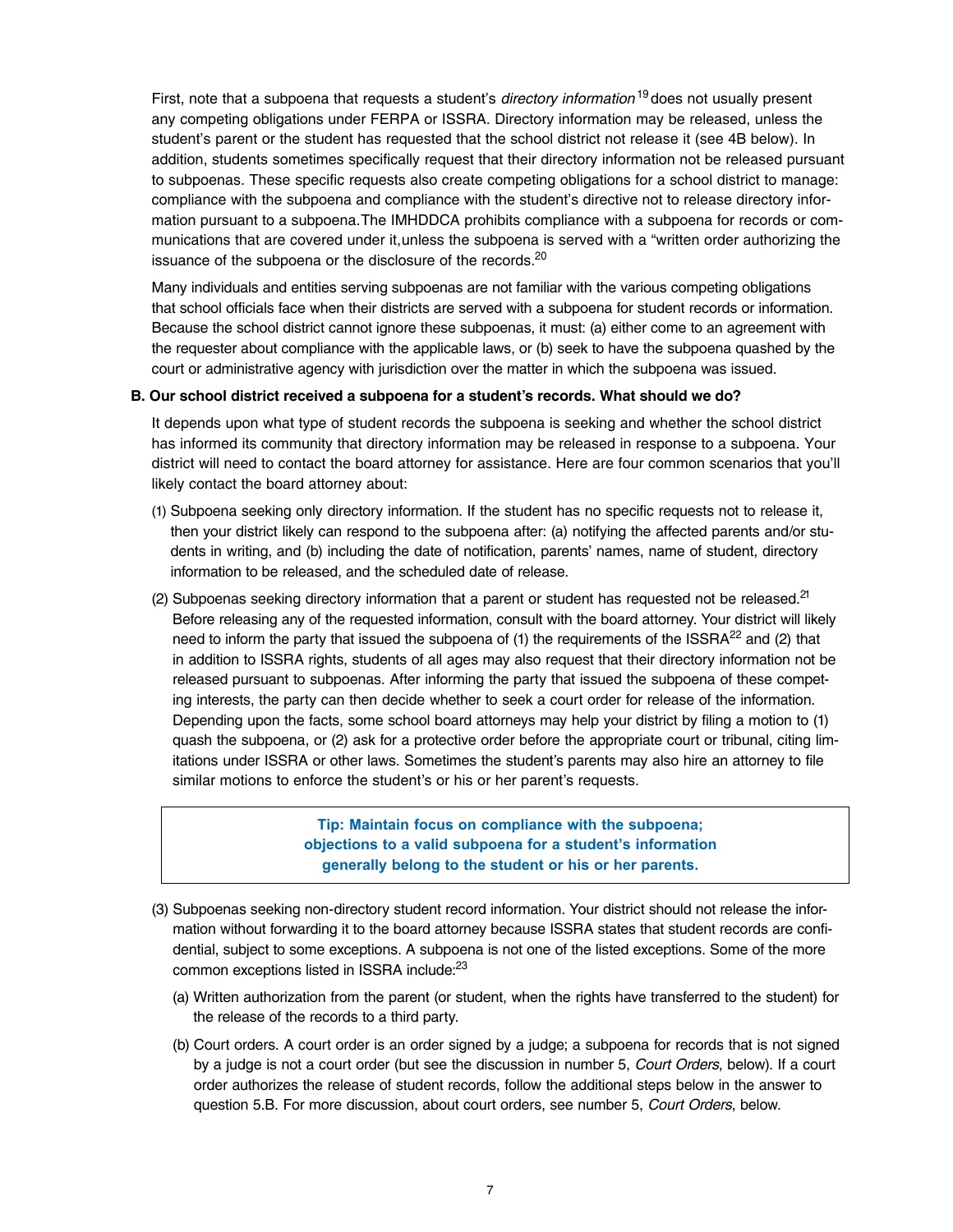- (c) Any person as specifically required by State or federal law.<sup>24</sup> Certain state and federal laws allow hearing officers, arbitrators, or agents of governmental entities (e.g., the Ill. State Board of Education, Ill. Department of Human Rights, or Office for Civil Rights) to issue subpoenas for records. Many attorneys interpret this provision to mean that the State or federal law should specifically outline which individual or agency is entitled to receive a student's records. School officials should consult the board attorney about this issue. **Note**: Do not always assume that your district is specifically required to release the requested records to an individual because that individual has authority to issue a subpoena.
- (d) Subpoenas seeking directory information, but the district has not informed its community that directory information may be released in response to a subpoena. Examine your school district's definition of directory information within your district's school board policies, administrative procedures and student handbooks. If they do not discuss the fact that your school district may release directory information in response to a subpoena, releasing the directory information may present more challenges. If your school district does not indicate that directory information may be released in response to a valid subpoena, consult the board attorney before responding to the subpoena.

## **C. Our school district received a subpoena for a student's mental health and/or developmental disabilities records. What should we do?**

Do not release these records. Immediately consult the board attorney for guidance. The IMHDDCA outlines extensive methods for handling these records. It states that "[n]o person shall comply with a subpoena for records or communications under the IMHDDCA unless the subpoena is accompanied by a *written order authorizing the issuance of the subpoena or the disclosure of the records*. For more discussion about written orders and court orders, see number 5, *Court Orders* below. Written consent of an individual who is entitled to inspect and copy a service recipient's record would also allow release; however a valid written consent must contain several statutory elements.

#### **D. May our school district release biometric information pursuant to a subpoena?**

No. A school district may not release biometric information about a student unless the disclosure is required by a court order.<sup>25</sup> Your district should follow the steps for 4 B(2) above by informing the requestor of the requirements of ISSRA.

**E. May our school district release information communicated by a student, parent or guardian to a law enforcement professional working in the school?**

ISSRA prohibits the disclosure of this without a court order.26

## **5. Court Orders**

## **A. I had an attorney call me and say that a subpoena is the same as a court order and that I must comply. Is that correct?**

No. A *court order* is a document signed by a judge. Subpoenas are typically signed by a court clerk, administrative agency official, or attorney of record in a legal proceeding before a court. Some attorneys hold the opinion that subpoenas are not court orders, even if they are on an official court form issued under the "clerk of the court," unless they are signed by a judge. Other attorneys hold the opinion that subpoenas are court orders because they are issued under the "clerk of the court." Sometimes a statute that governs release of the requested record defines court order. For example, IMHDDCA and ISSRA define "written court order" as a written order issued by a judge, authorizing the disclosure of the records or the issuance of the subpoena. Therefore, and depending upon the record requested and the statute that governs the record's release (e.g., ISSRA, IMHDDCA, etc.), a subpoena alone may not be the same as a court order and the subpoena may need to be accompanied by a separate court order.

> **Tip: Remember to look at the statute that governs the requested record's release.**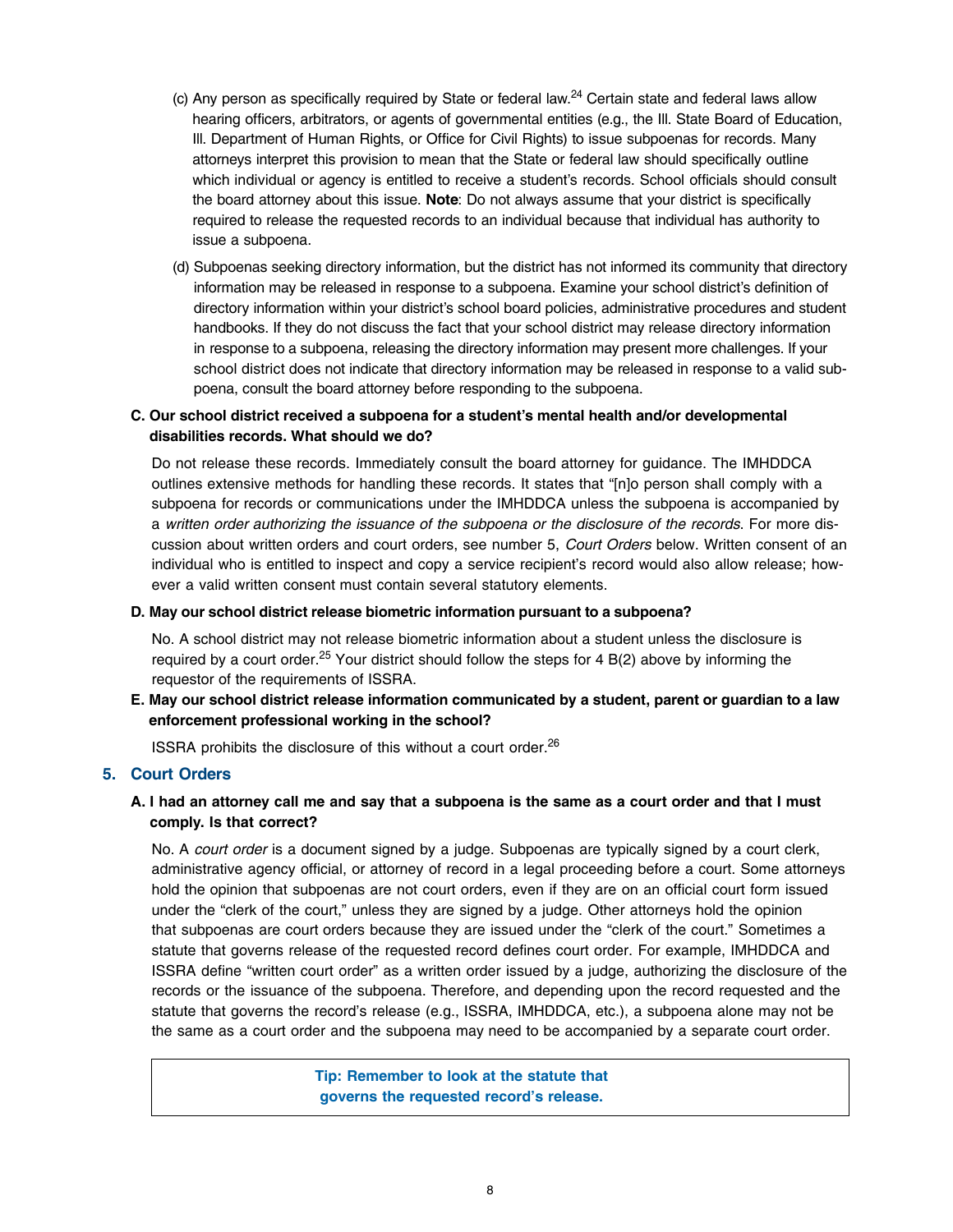## **B. I received a court order to release student records. Are there any additional requirements other than sending out the records?**

Yes. Under Section 6(a)(5) of ISSRA, your district may release records pursuant to a court order provided your district gives the parent(s) prompt written notice of: (1) the order's terms, (2) the nature and substance of the information proposed to be released pursuant to the order, and (3) his or her right to have an opportunity to inspect and challenge the student record's contents pursuant to Section 7 of ISSRA. **Note**: Oftentimes school districts receive subpoenas for student records from an attorney (or a record service agency) in a medical malpractice case, a custody battle, or juvenile court proceedings. Subpoenas are not court orders, even if they are on an official court form, unless they are signed by a judge.

# **C. I received a court order to release student records, but the order only gives my district three days to comply. Can I just call the parent to notify them of the contents of the order? If not, how should I comply?**

Calling the parent is not required by the statute, although as a practical matter, the parent could quickly give his or her written consent to the release after a call from the school. The statute requires a written notice with an opportunity for the parent to examine and contest a portion of the records in accordance with Section 7 of ISSRA. You should contact your district's attorney who may be able to (1) reach an agreement with the attorney requesting the court order to obtain a new one, or (2) file petitions seeking a new order that is in compliance with the statute.

**D. I received an order giving me fifteen (15) days to comply, which is normally enough time to give the parent written notice. The parent, however, has requested a hearing pursuant to Section 7 of ISSRA, which will not be concluded in time. What should I do?**

See answer to question 5 B above and contact the board attorney.

**E. I received a fax copy of a court order to release records. How do I know that it is a valid order, or should I request a certified copy of the order?**

Unless your district has been in court for all of the proceedings you cannot be 100% sure of the validity of an order. Except for suspicion of foul play, you can probably rely on an order being official, and can release the requested records in accordance with its provisions, as long as (1) the order is complete (i.e., the order does not have any blanks and is signed by a judge), (2) the circuit clerk's file stamp and date are on the face of the order, and (3) you comply with the requirement of written notice to the parent.

**F. I received a court order to release records and the parents are divorced. The student was enrolled by his mother, who is the custodial parent. Am I in compliance with the notice requirement if I only give notice to her, as the person enrolling the student, or must I also give notice to the non-custodial parent?**

By providing notice to the person enrolling the student, the District has complied with the requirements of ISSRA.

# **G. I received a subpoena for student records, with a copy of a court order stapled to it. The order stated "…the State's Attorney's office is authorized to subpoena the school records of [the minor student]… ." Is this a court order as required by Section 6(a)(5) of ISSRA?**

Probably. The order can be construed as the authorization for the release of records to the named person, in this case the State's Attorney. The subpoena is merely the State's Attorney's method to request the records pursuant to the court order. Your district would still need to give notice to the parent of the fact that their child's records are subject to being released to the State's Attorney (depending on what is requested in the subpoena), and they are given an opportunity to inspect, copy, or challenge them.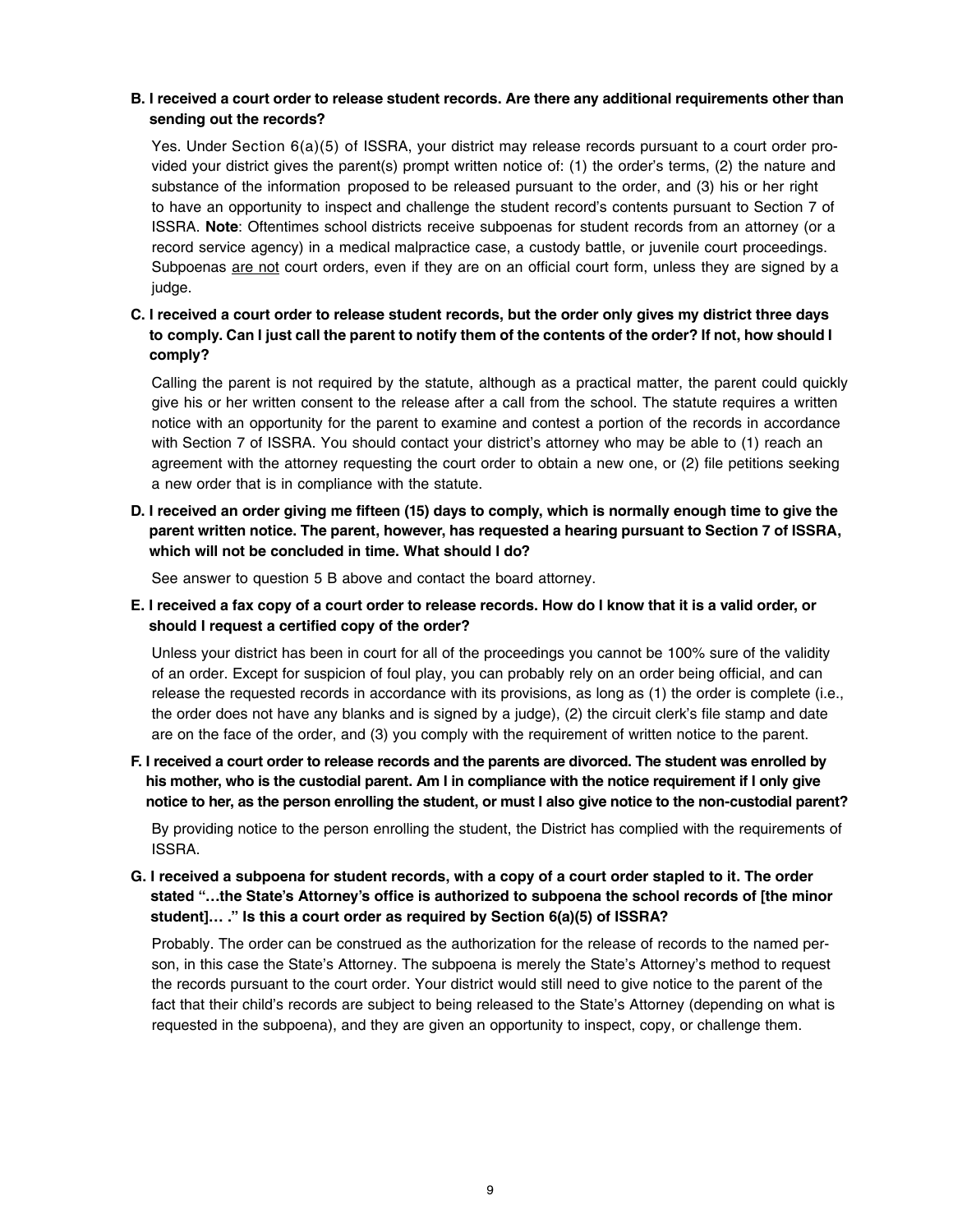## **6. Exceptions to Confidentiality of Student Records**

## **A. The District received a subpoena from the Ill. Department of Children and Family Services (DCFS) for student records. Can the District send the records in response to the subpoena?**

Generally, school districts should not immediately respond to subpoenas by sending the requested documents without contacting the board attorney. If the subpoena is issued to a staff member who filed a report concerning the child with DCFS, and the subpoena commands the attendance of the staff person at a hearing, the staff person should appear to testify. The Abused and Neglected Child Reporting Act requires persons who file a report of child abuse with DCFS to appear and fully testify at any hearing concerning the report. At the hearing, the staff member's testimony should be limited to what the staff member observed and did leading up to the report. Any testimony about student information or records must be authorized by a court order.

If the subpoena seeks the production of student records, the school district should contact the DCFS attorney (usually through the board attorney) advising of the need for a court order authorizing the disclosure. If DCFS responds that it does not need a court order authorizing records disclosure because it has taken custody of a student and stands in place of the parents, then DCFS should produce the court order granting it custody.

## **B. Under what circumstances can a school district disclose student records to judges or state's attorneys without parent consent or notice to the parent?**

A school district may disclose student records to juvenile authorities who request such information (1) prior to adjudication of the student, and (2) after the juvenile authorities certify in writing that the information disclosed will not be further disclosed to any third party except as authorized by law or court order.

#### **C. Who are "juvenile authorities?"**

Juvenile authorities include: (1) judges of the circuit court (state court) and their authorized staff; (2) parties to a proceeding under the Juvenile Court Act of 1987 and their attorneys; (3) probation officers and court appointed advocates for the juvenile authorized by a judge; (4) any individual, public or private having custody of the minor; (5) individuals providing educational, medical, or mental health services to the child, when such information is necessary for determining the appropriate service or treatment to the minor; (6) potential placement providers; (7) law enforcement officers and prosecutors; (8) adult and juvenile prison review boards; (9) authorized military personnel; and (10) persons authorized by the court.

## **D. The District received a request for student information from a group calling itself a Protection & Advocacy Group. How should the District respond?**

Protection & Advocacy Groups (P&A Groups) are authorized to assist the government in the enforcement of several federal laws aimed at the protection of individuals with disabilities. Some trial courts have ruled that school districts must provide the names and contact information of students and their parents when requested by P&A Groups. However, school officials must remember that a parent may still refuse release (i.e., by specifying his or her child's directory information may not be released pursuant to subpoena). State statutes may also prohibit release until certain conditions are met (e.g., ISSRA, IMHDDCA, etc.). The school district should not disclose any other student information to such groups without the written authorization of the student's parent or guardian.